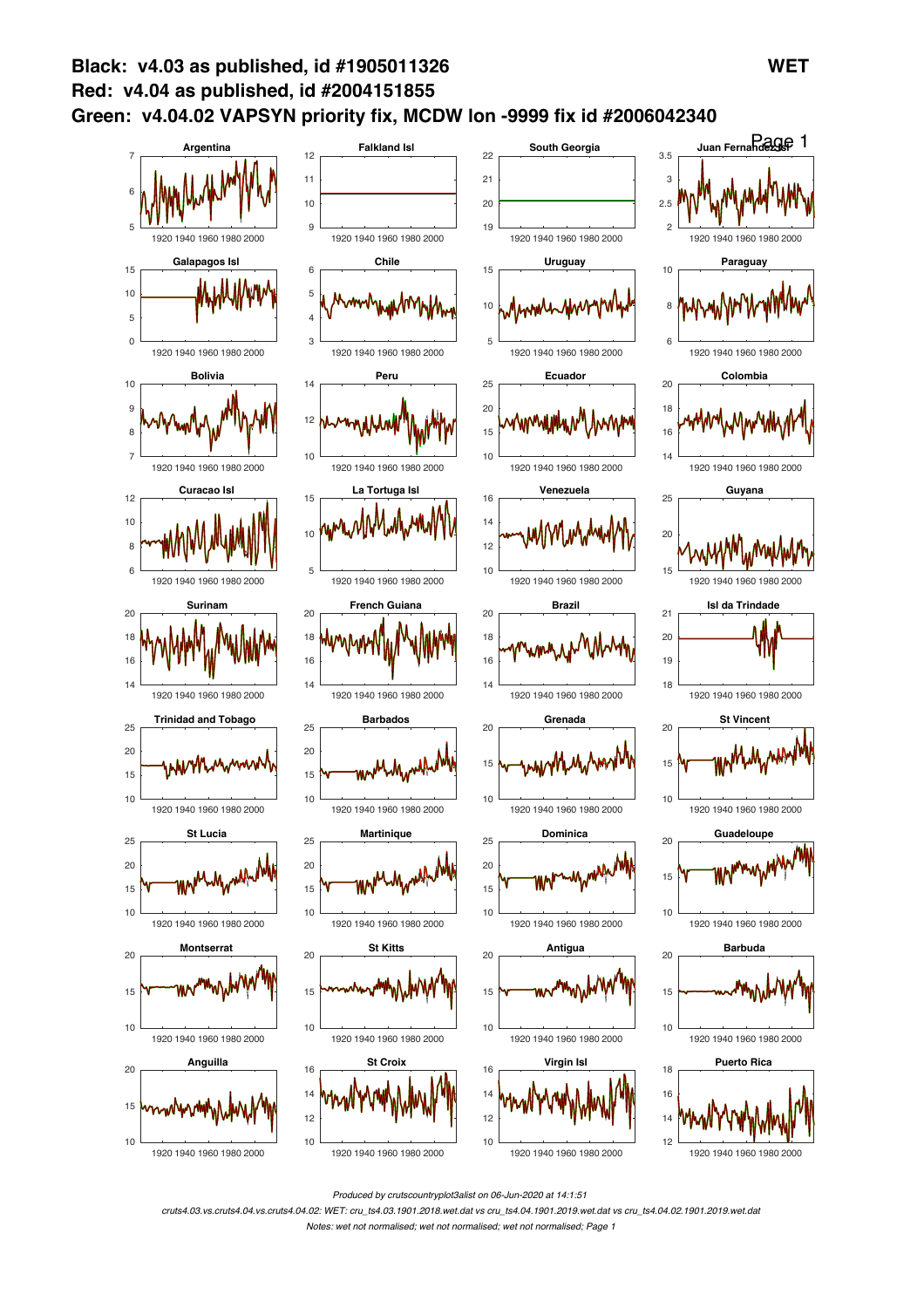

*Produced by crutscountryplot3alist on 06-Jun-2020 at 14:1:53*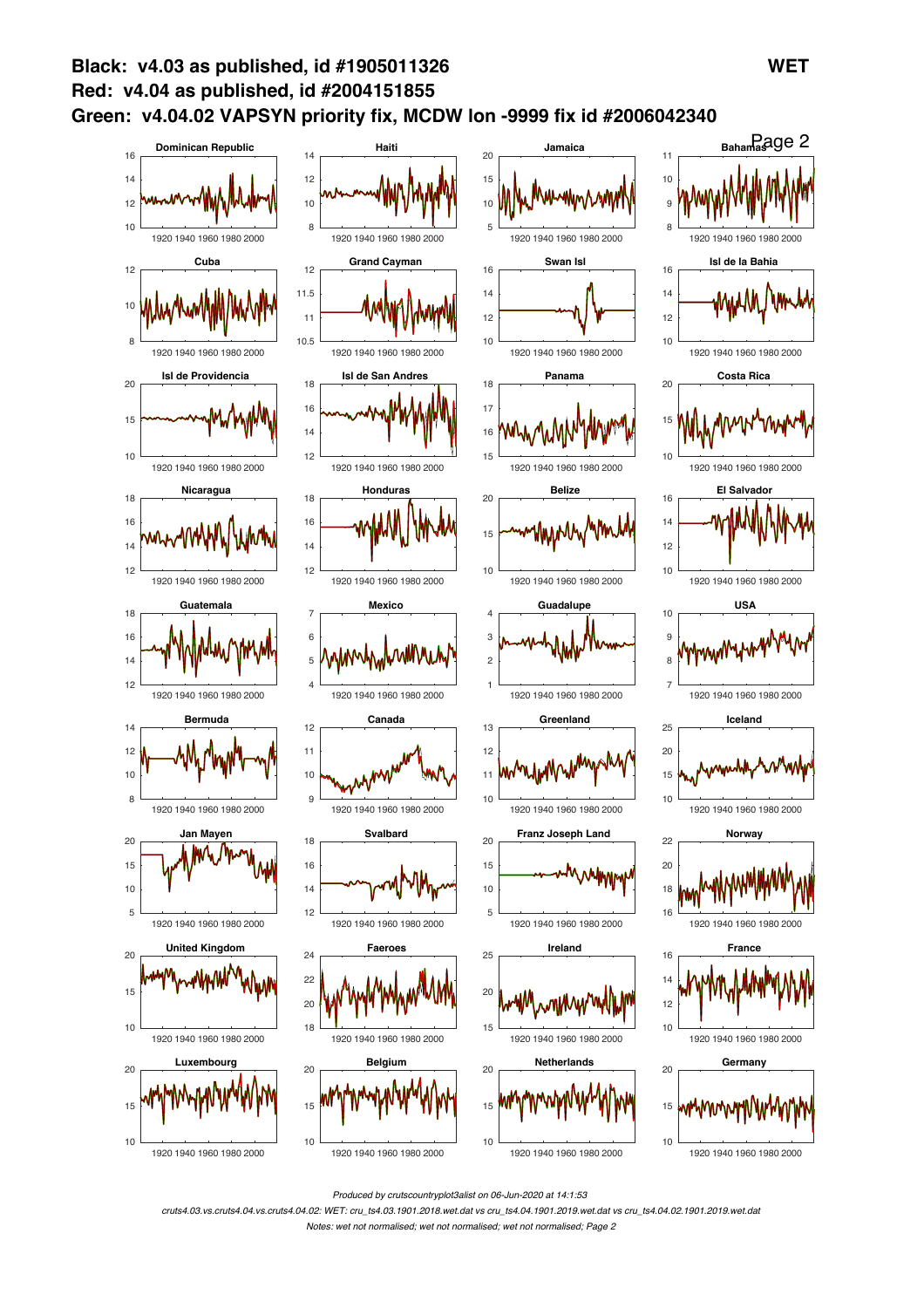

*Produced by crutscountryplot3alist on 06-Jun-2020 at 14:1:55*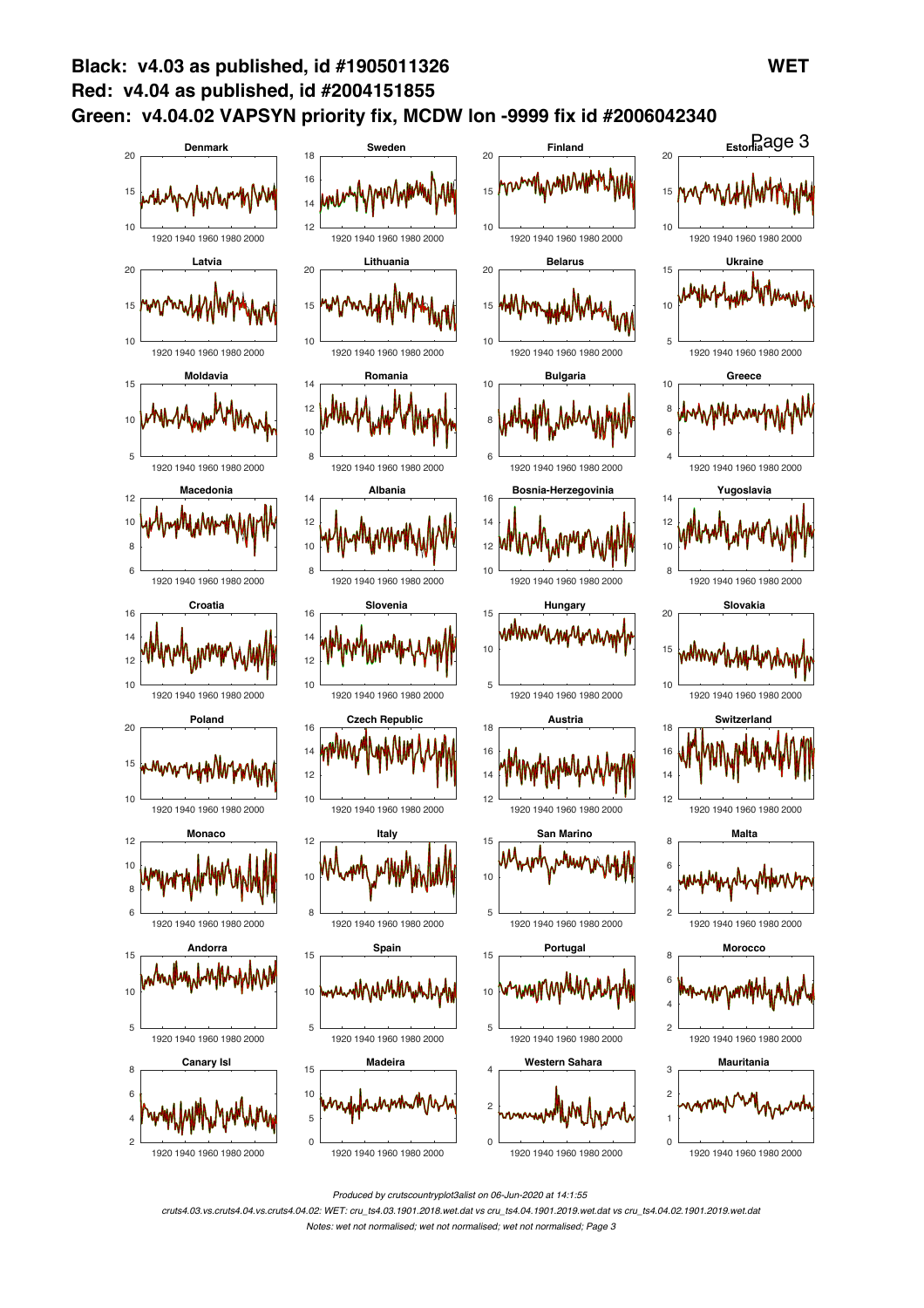

*Produced by crutscountryplot3alist on 06-Jun-2020 at 14:1:57*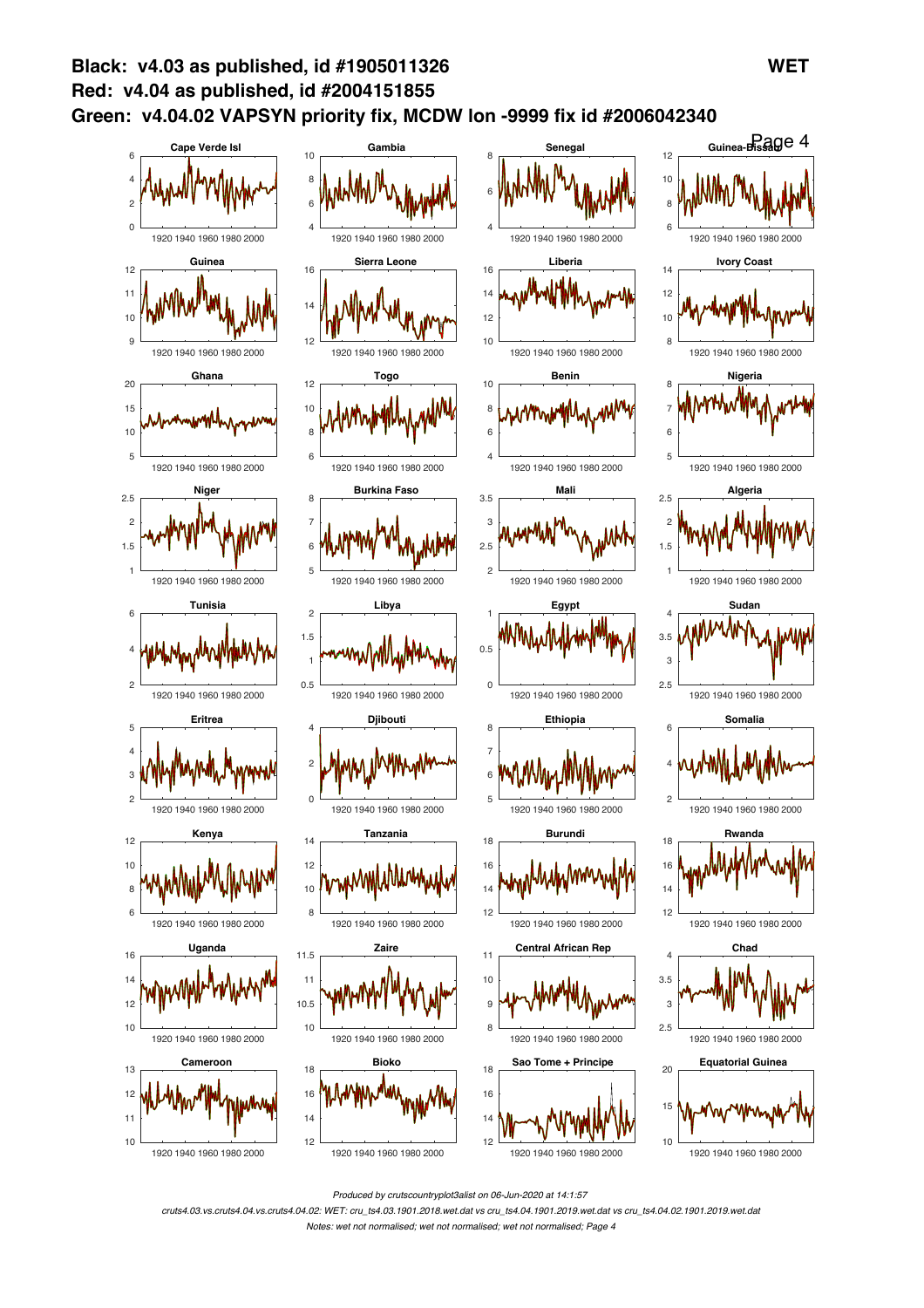

*Produced by crutscountryplot3alist on 06-Jun-2020 at 14:1:59*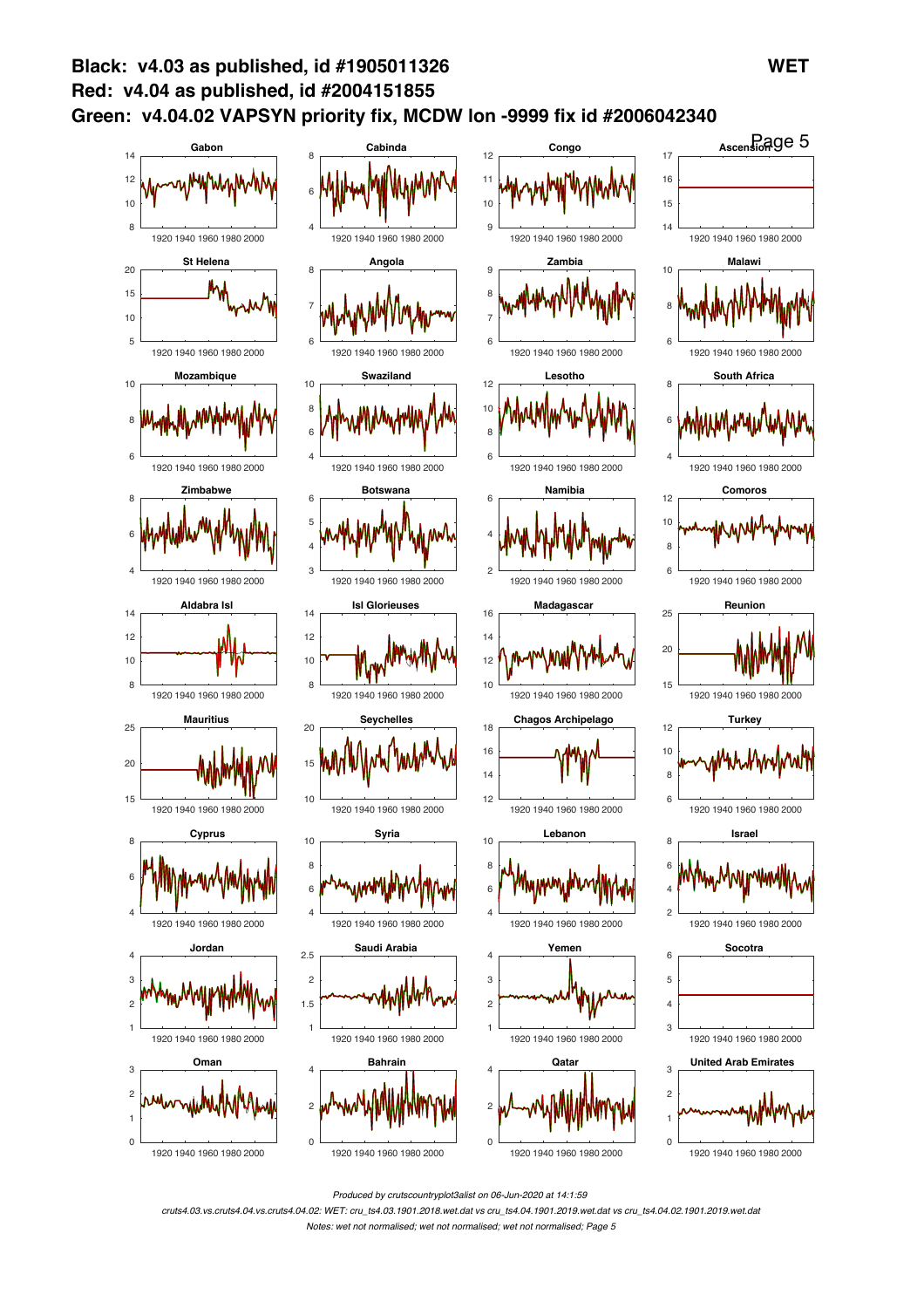

*Produced by crutscountryplot3alist on 06-Jun-2020 at 14:2:0*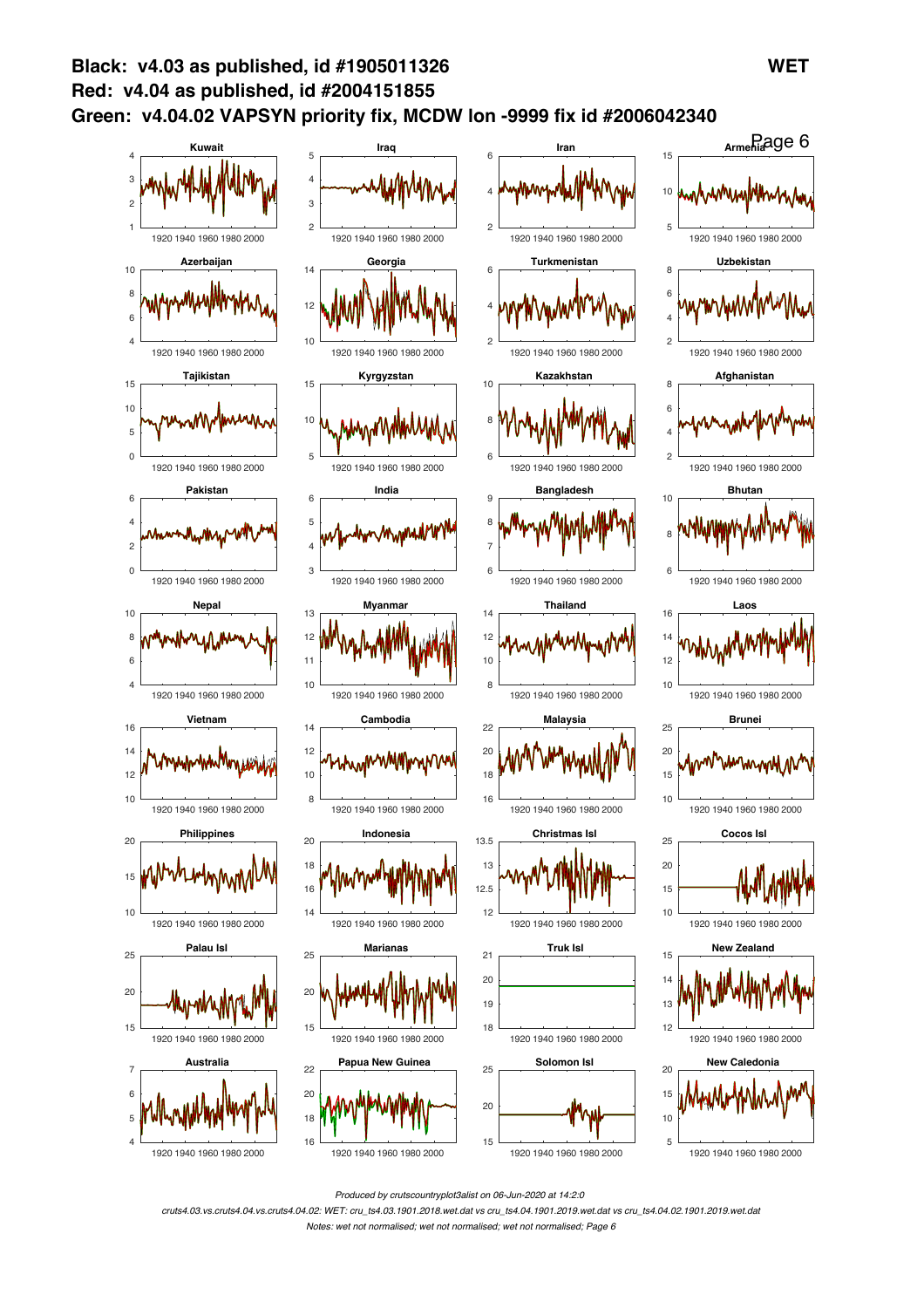

*Produced by crutscountryplot3alist on 06-Jun-2020 at 14:2:2*